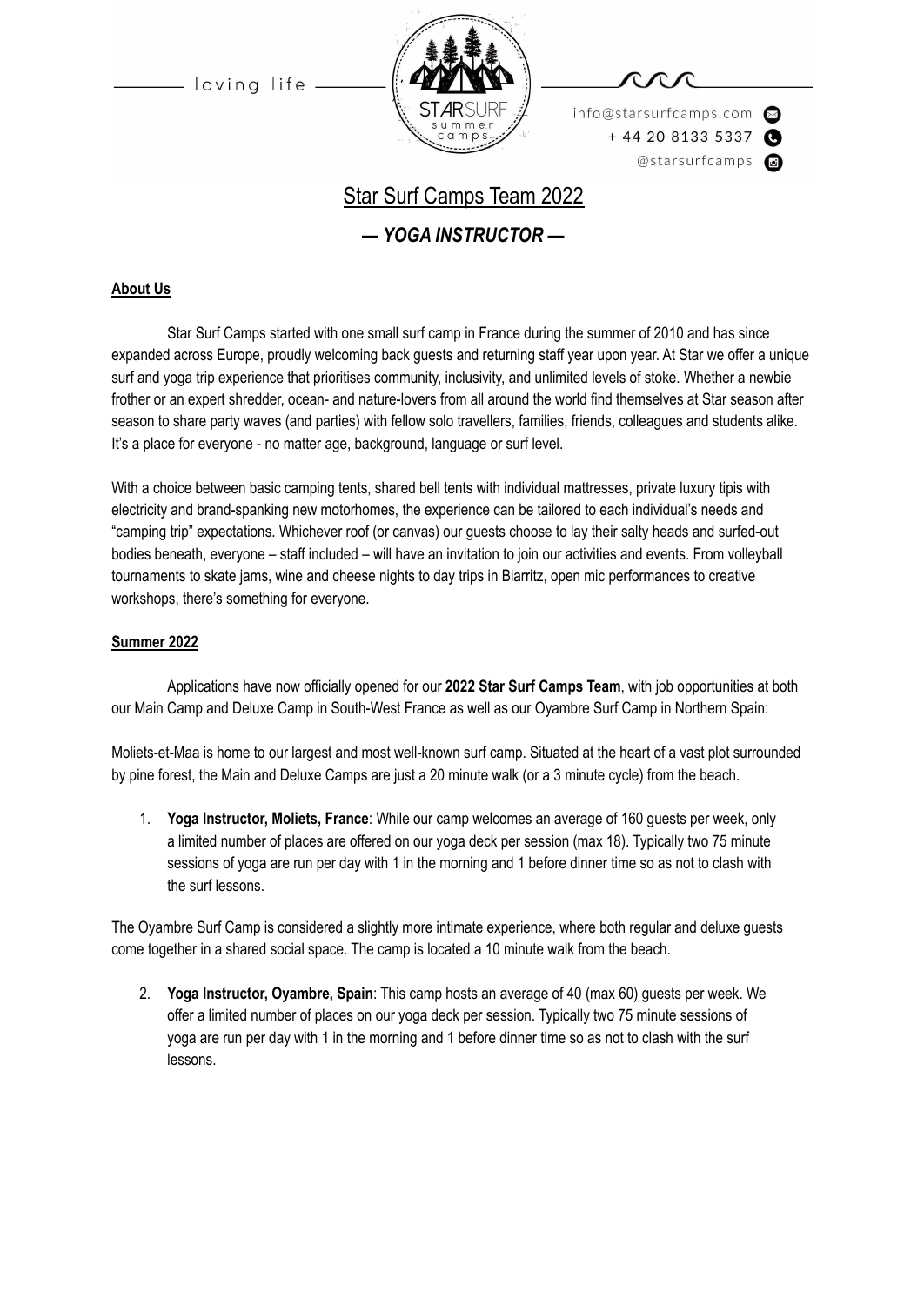

info@starsurfcamps.com  $+442081335337$ @starsurfcamps @

### **The Basics**

- Dates:
	- Moliets: Early May late September;
	- **Oyambre:** Early June late September
	- Including some general build-up prior to season to help set up the camp and yoga facilities.
- Languages: English + 1 other language (Spanish or French preferred for relative camps)
- EU drivers licence essential: No
- Minimum age: 22 years
- Vaccination status: Double-vaccinated with booster preferred, but not mandatory.

#### **Key Characteristics**

*Great people skills Good time-management Responsable Team-player Early riser Punctual Sociable Creative Proactive and flexible*

*Friendly and empathetic Organised Accountable*

Please attach any **Yoga Teacher Training certificates** to your application. The role also requires basic computer skills, so experience with Google Drive and Excel/Spreadsheets/Numbers would be beneficial.

#### **Overview**

As a Yoga Instructor, you are often the first cheerful face our sleepy guests see in the morning. You will run up to 16 sessions per week, each lasting 75 minutes. We would like to see a variety of different yoga styles and would love for you to bring your unique personality, specialities and teaching styles to our yoga deck. Incorporating meditation sessions in the pine forest or sunset yoga on the beach would create a memorable experience for our guests.

#### **Responsibilities**

- Scheduling the yoga classes to match guests' bookings and ensure they do not clash with their surf lessons or the entertainment schedule;
- Collaborating with the Head Surf Coach is key and you will have access to the booking information to check guest data;
- Taking on yoga upgrades and upselling packages (typically guests have 3, 5 or 10 lessons per week, but you could for example sell one-off taster sessions);
- Introducing yourself at the Saturday evening welcome presentation to give a brief description of the yoga on offer, how to book classes and where to meet for sessions;
- Immersing yourself in camplife and being a friendly-face for guests to reach out to;
- Reviewing and adopting guest feedback in your weekly planning;
- Supporting a full day on the Saturday changeover by helping the team to clean tents, prepare bedding, clear or decorate the camp and show guests to their tents;
- Attending weekly team meetings, the change-over day breakfast briefing and the team feedback dinner.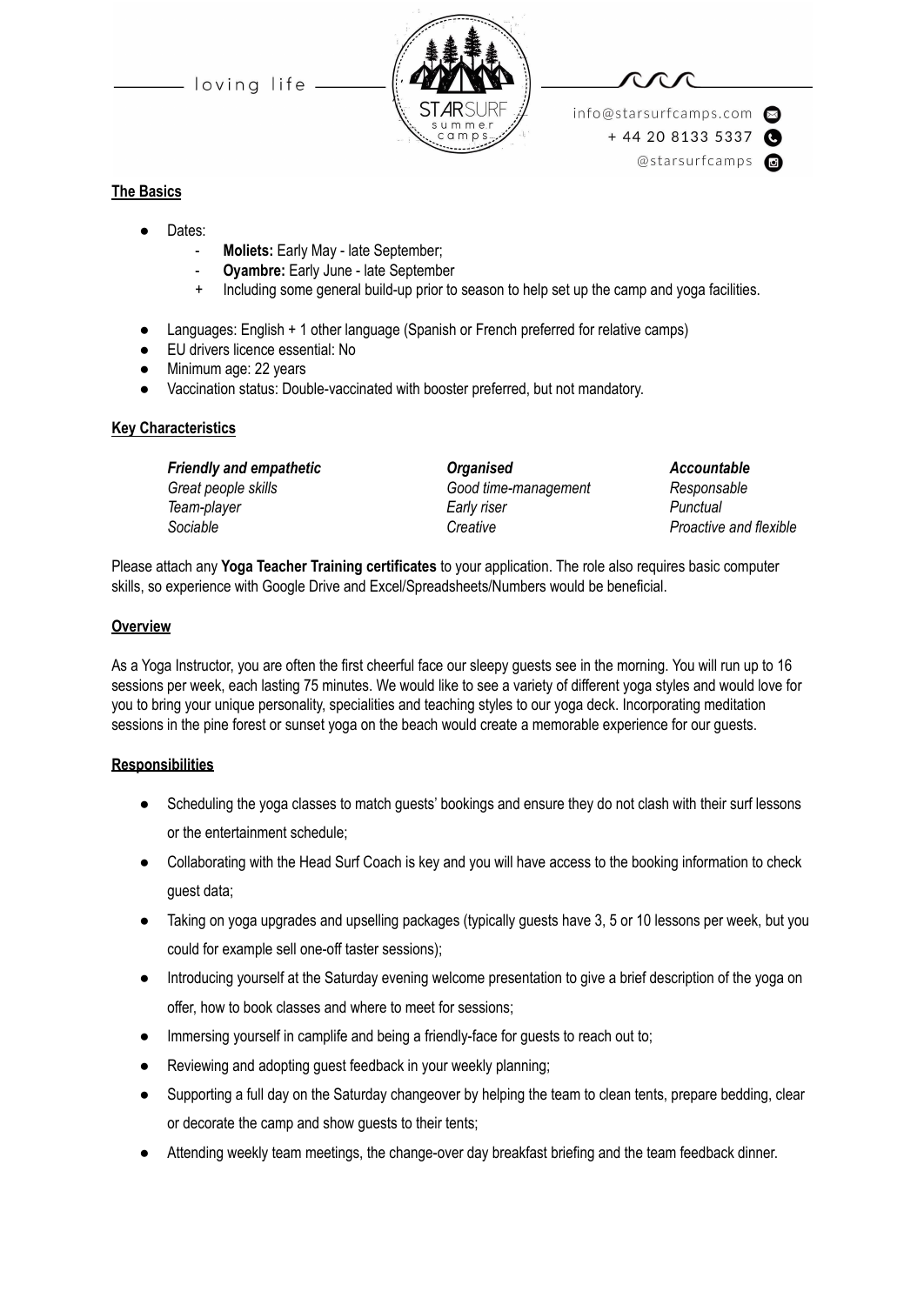

info@starsurfcamps.com  $+442081335337$ @starsurfcamps @

#### **Summary**

- You report directly to the Camp Manager who will support you throughout the season.
- You play a key part in the structure of the Star Surf Team and are expected to show responsibility and accountability at all times.
- You understand that a successful season is dependent on clear communication, collaboration and support across all departments and within your team.
- You understand that the camp life journey comes with many unexpected bumps in the road. Your workload includes but is not limited to the tasks above and will therefore require a level of flexibility at times.
- You recognise that absence or illness within your team will require you to step up and cover if necessary.
- You lead by example, remaining calm and demonstrating stress-resilience at all times.
- You monitor and uphold campsite rules and ensure both guests and staff respect the noise curfew.
- You are a true team player and strive to achieve 5\* feedback for the yoga department week after week.
- You promise to have an absolute blast, surf your heart out, spread the stoke and never forget your season with the Star Surf family!

#### **The Benefits**

- Training prior to camp opening and support from management throughout the season;
- A French working contract and monthly salary;
- 1 day off per week;
- 7 breakfasts, 7 picnic lunches and 5 dinners per week;
- Private Bell Tent with mattress;
- Invitation to the surf camp activities, including our weekly wine & cheese night;
- Staff discount on day trips, bar and merchandise;
- Free use of the surf equipment and possibility to join the lessons (subject to availability).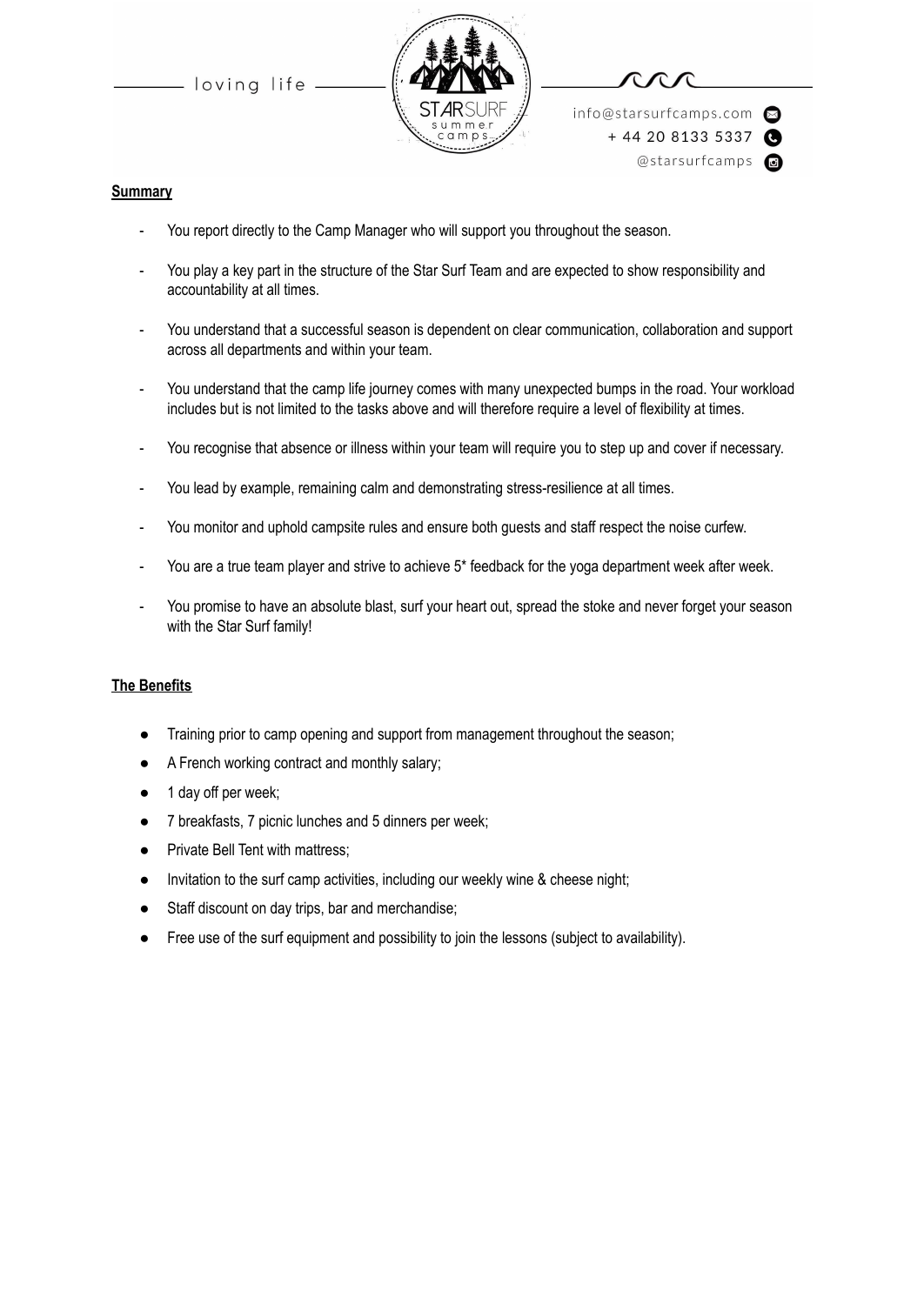

info@starsurfcamps.com  $+442081335337$ @starsurfcamps @

# Star Surf Camps Team 2022 Application Form

# *— YOGA INSTRUCTOR —*

# **Please email the following information to [jobs@starsurfcamps.com](mailto:jobs@starsurfcamps.com)** :

# 1. **A 2 minute video (attached via Google Drive with free access) describing:**

- 1️. Who you are and which role you are applying for;
- 2. What makes you the perfect candidate;
- 3️. And why you wish to work for Star Surf Camps.
- 2. **Your CV**

# 3. **This application form** (saved as: **Name Surname | Yoga Instructor 2022 France/Spain**)

| Name:      | Nationality: |
|------------|--------------|
| Age:       | Languages:   |
| Telephone: | Email:       |

Please mark [ X ] where appropriate:

- [ ] I am fluent in at least 2 languages (one of which is English).
- [ ] I am double vaccinated and have received a booster jab (preferable)
- [ ] I am double vaccinated only (acceptable)
- [  $1$  I am not vaccinated (may present as problematic considering France's current hard line against the unvaccinated).

I'd like to apply for:

- **[ ] 1. Yoga Instructor, Moliets, France**
- **[ ] 2. Yoga Instructor, Oyambre, Spain**

Do you have a smartphone with mobile data to enable you to communicate in France/Spain? YES / NO *Please note; this is essential for the job, since all communication with the team happens via WhatsApp.*

| Do you have a valid European driving licence? |                                                       | YES<br>N <sub>O</sub>        |
|-----------------------------------------------|-------------------------------------------------------|------------------------------|
|                                               | How many years have you been driving for?             | <b>YEARS</b>                 |
|                                               | Do you have previous experience with transfers?       | <b>YES</b><br>N <sub>O</sub> |
| ÷.                                            | Do you have previous experience of driving in Europe? | <b>YES</b><br>N <sub>O</sub> |
| Do you use Social Media?                      |                                                       | YES<br>NO.                   |
|                                               | If YES, please specify:                               |                              |
|                                               | Facebook name:<br>٠                                   |                              |
|                                               | Instagram handle:<br>٠                                |                              |
|                                               | Other (blog, twitter, etc.)                           |                              |